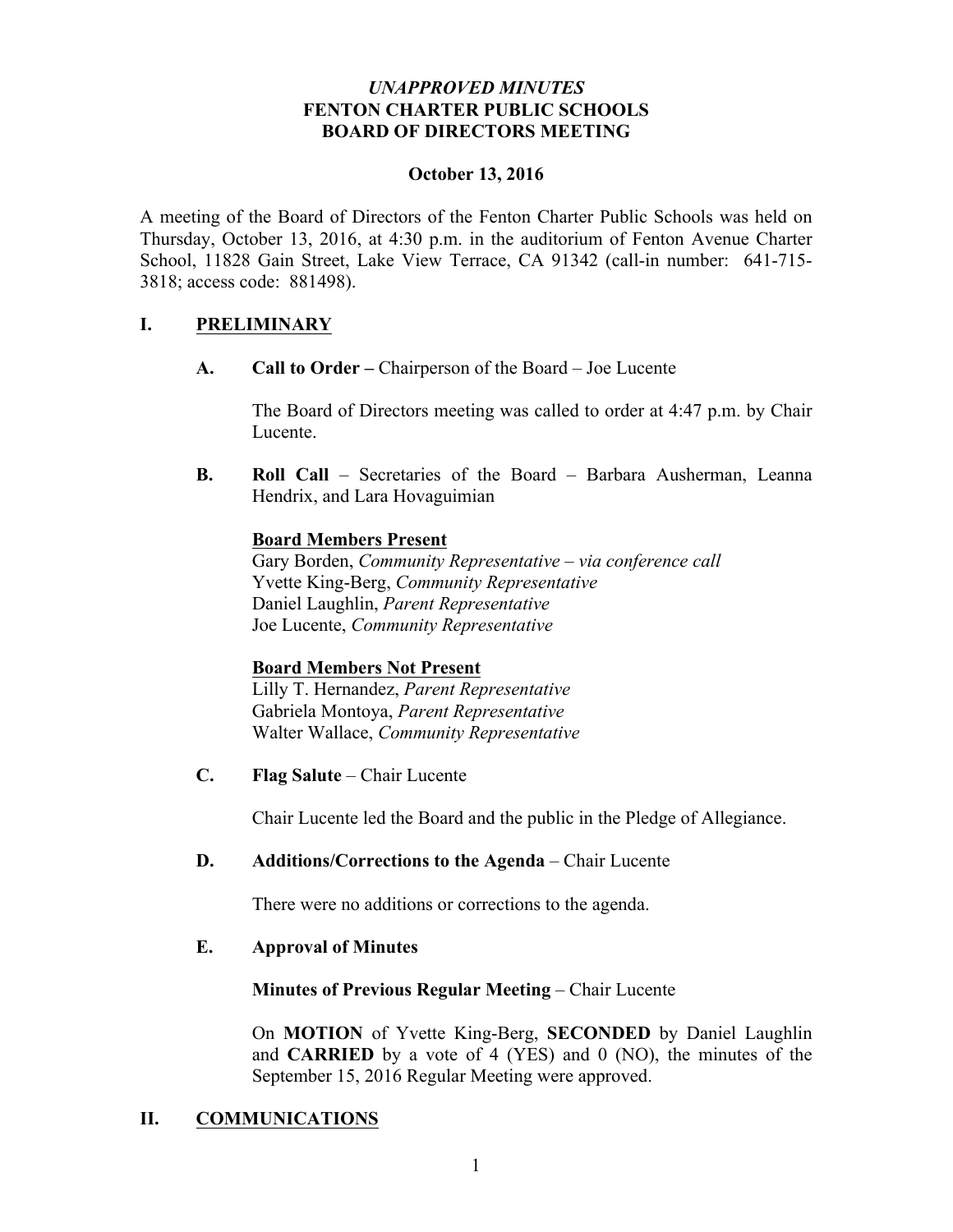#### **A. Presentations from the Public** – Chair Lucente

There were no presentations from the public.

#### **B. Committee/Council Reports**

Minutes of all meetings held by any committee and/or council were sent to the Board Members prior to this meeting.

There were no further reports by committees/councils.

## **C. Treasurer/CFO's Report**

Cindy Frantz, Client Manager of EdTec, and assistant to Kristin Dietz, Treasurer and CFO of the FCPS, presented monthly profit and loss statements, revenue, expenditures and a year-to-date projection for the Fenton Charter Public Schools. The following reports where presented:

- October 2016 Financial Update
- July/August 2016 Financials (all sites)

# **D. Directors' Reports**

Fenton Avenue Charter School (FACS) – Stacy Carroll Hutter, Director, reported.

Santa Monica Boulevard Community Charter School (SMBCCS) – Mr. Cary Rabinowitz, Assistant Director, reported for Dr. David Riddick.

Fenton Primary Center (FPC) – Richard Parra, Director, reported.

Fenton STEM Academy (STEM) – Jennifer Miller, Director, reported.

Fenton Charter Leadership Academy (FCLA) – Wendy Kaufman, Director, reported.

## **E. Executive Director's Report**

Fenton Charter Public Schools (FCPS) – Irene Sumida, Executive Director, reported.

## **III. CONSENT AGENDA ITEMS**

# **A. Recommendation to approve 2016-2017 Parental Involvement Policies for FACS, FPC, SMBCCS, FCLA and STEM**

On **MOTION** of Yvette King-Berg, **SECONDED** by Daniel Laughlin and **CARRIED** by a vote of 4 (YES) and 0 (NO), the recommendation to approve the Consent Agenda was approved.

# **IV. ITEMS SCHEDULED FOR ACTION**